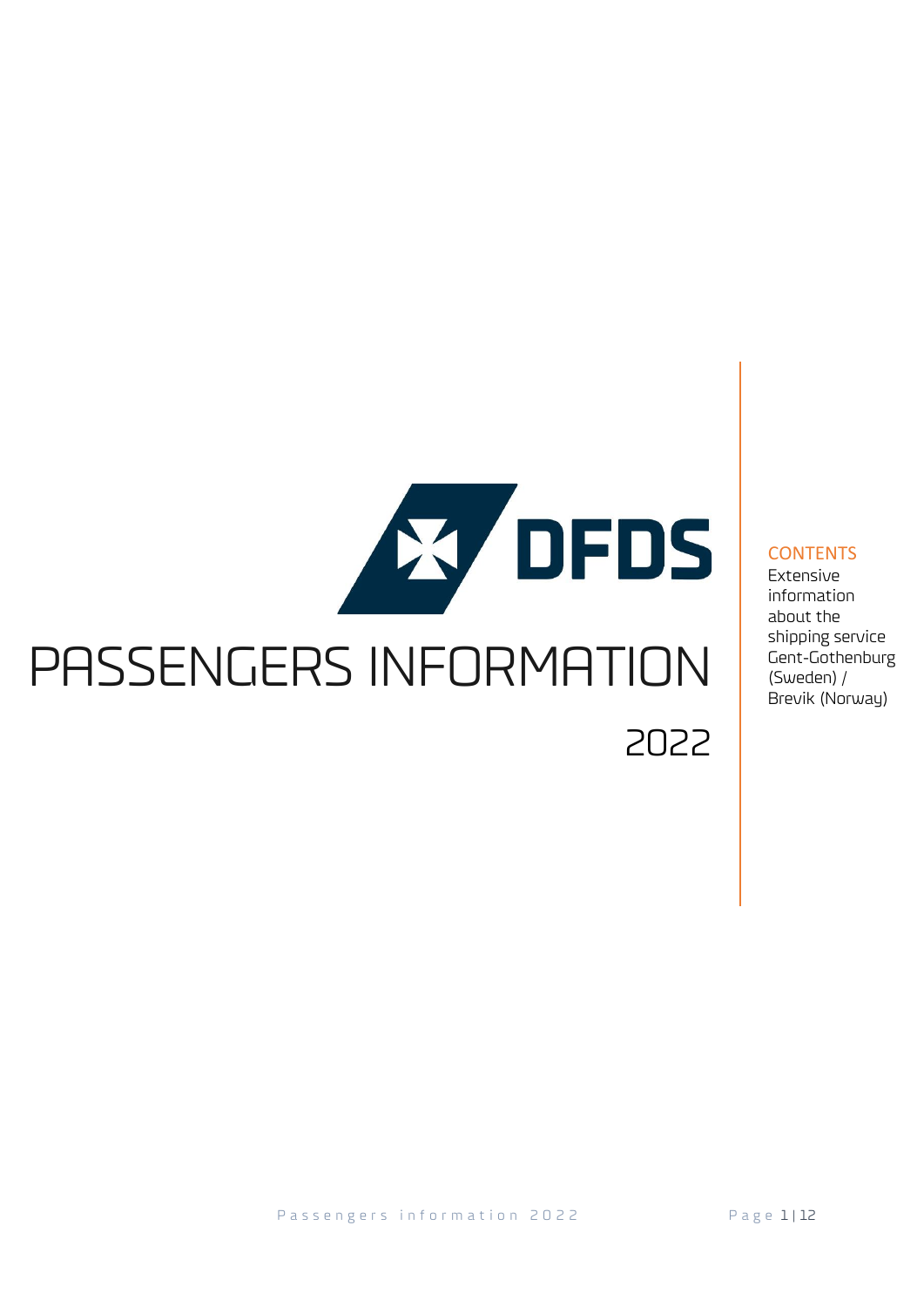### General information

We thank you for your interest in our shipping service from Ghent (Belgium) to Gothenburg (Sweden) and Brevik (Norway).

DFDS Seaways sails 6 times a week in both directions and 1 time to Brevik and back. However, during the summer holidays, we maintain a reduced sailing schedule; i.e. 3 departures per week in both directions and 1 guaranteed departure to Brevik. For each departure we have 4 extended state-of-theart cargo vessels at our disposal, which can accommodate 6 to 8 passengers.

We reserve the right to exceptionally make amendments to the sailing schedule. When this event occurs, your reservation will be changed to another vessel or departure. Claims of any kind will be rejected.

Bookings will be accepted up to 2 weeks before sailing.

#### Terms and conditions

- $\sigma$  An administration fee of € 37 will be charged per booking
- A surcharge of € 37 will be charged in case of any change on request of the passenger
- $\sigma$  Bookings can be altered, cancelled or refused due to ISPS limitations, amended sailing schedules, etc
- $\sigma$  We kindly request you to settle the invoice 7 days before departure at the latest. If the payment hasn't been made, we can't guarantee your reservation
- $\sigma$  In case you decide to cancel your reservation, the total invoice amount will be reimbursed up to 5 days before departure, except for an administration fee of € 37 and a cancellation fee of € 50
- $I$  If you wish to cancel your reservation 5 days or less before your departure, no reimbursements will be made
- $\sigma$  DFDS Seaways doesn't offer a cancellation insurance
- $\sigma$  We reserve the right to modify our rates in accordance with a fluctuating bunker and/or exchange rate of the Swedish Krona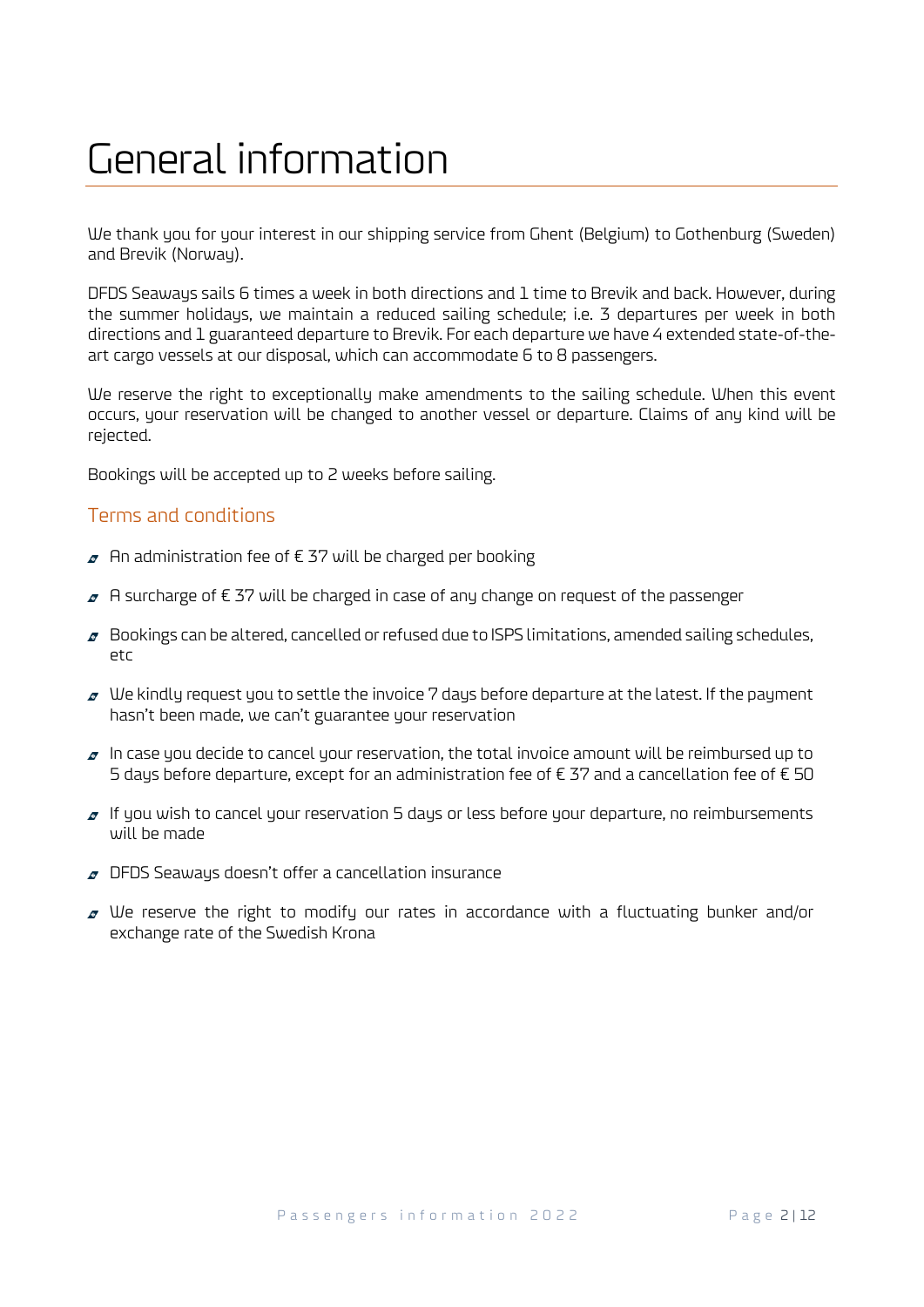### Rates

### All in rate includes:

- $\sigma$  Comfortable double cabin with shower, toilet and sea view
- $\sigma$  Bed and bath linen
- $\sigma$  Meals and non-alcoholic drinks. Lunch will not be served anymore during the noon sailings. On the evening sailings, there will be no dinner served anymore
- $\sigma$  WIFI is not available on board of the vessels

| Passengers - single trip                                                                                                     |                   |
|------------------------------------------------------------------------------------------------------------------------------|-------------------|
| <b>Adult</b>                                                                                                                 | € 224             |
| Children 14-15 years                                                                                                         | € 117             |
| Children under 14 years are not allowed on the vessels due to the security regulations                                       |                   |
| Vehicles -single trip                                                                                                        |                   |
| Bicycle                                                                                                                      | Not<br>applicable |
| Motorcycle                                                                                                                   | € 86              |
| The owner is responsible to duly secure the motorcycle on board of the vessel.<br>The equipment is available on all vessels. |                   |
| Car up to 1,85m high and 6m long                                                                                             | € 198             |
| Vehicle higher than 1,85m and up to 6m long                                                                                  | € 259             |
| Vehicle higher than 1,85m and up to 9m long                                                                                  | €483              |
| Vehicle higher than 1,85m and up to 12m long                                                                                 | € 651             |
| Vehicle higher than 1,85m and up to 18m long                                                                                 | €941              |
| Vehicle higher than 1,85m and longer than 18m                                                                                | € 62 / lm         |

A return trip will be invoiced at the same rate. The rates for a trip from Gothenburg to Brevik will be calculated at 50%.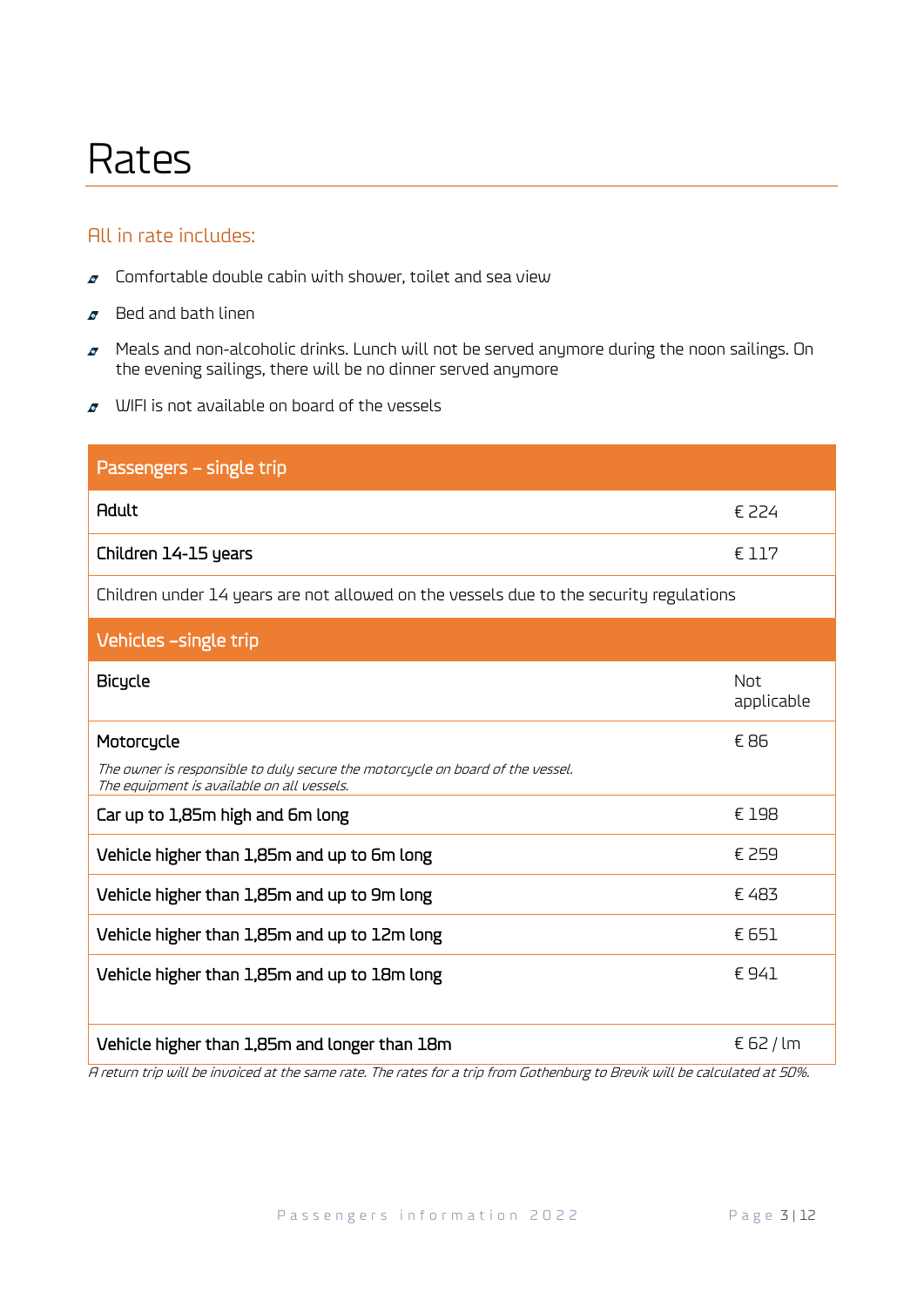#### Important notice

- $\sigma$  We have no electrical plug for cars and/or caravans available. Should you have any frozen products carrying with you, it's possible to store them in the fridge on the vessel during the journey.
- $\sigma$  Animals are not allowed on board of the vessels
- $\sigma$  It may be necessary to take steps to go to the cabin that are equipped with bunk beds which requires a reasonable physical condition.
- $I$  If your vehicle/caravan contains a LP gas bottle (max 3 bottles with a total weight of 47kg), please inform us when you make your booking. During the trip you have to make sure the main valve is closed, and the vehicle/caravan is unlocked in case of an emergency on board.
- $\sigma$  You must leave your cabin clean at check-out. If we determine that additional actions need to be carried out besides the normal cleaning, a cleaning fee of  $\epsilon$  150 will be applied to your booking.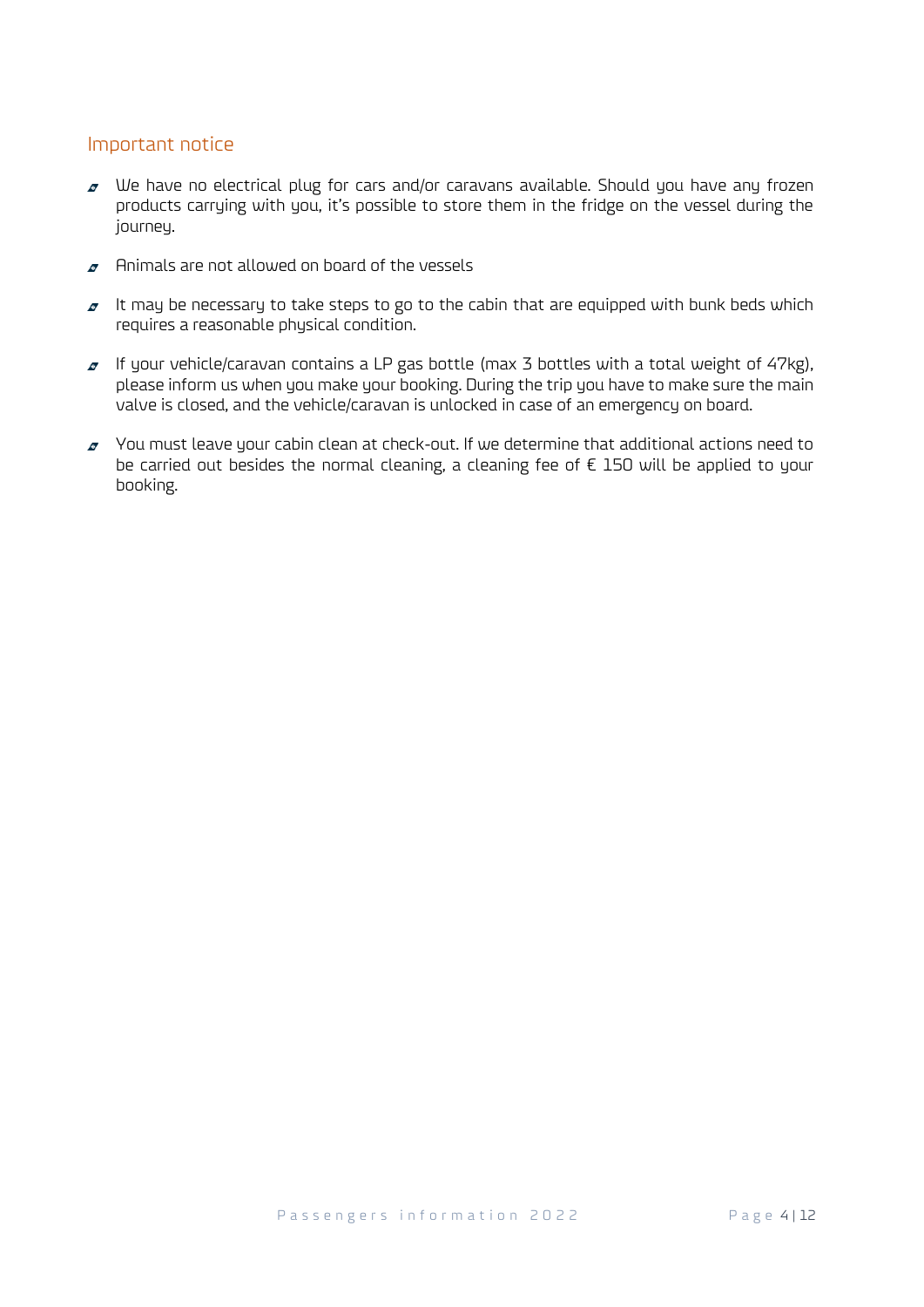## Sailing schedule

### Gent - Göteborg

| Vessel          | <b>Sailing</b> | <b>Departure</b> | <b>Arrival</b> | <b>Arrival time</b> |
|-----------------|----------------|------------------|----------------|---------------------|
| Primula Seaways | Tuesday        | 14:00            | Wednesday      | 21:NO               |
| Humbria Seaways | Wednesday      | 14:00            | Thursday       | 21:NO               |
| Begonia Seaways | Thursday       | 14:00            | Friday         | 21:NO               |
| Primula Seaways | Friday         | 22:00            | Sundau         | 15:00               |
| Humbria Seaways | Saturday       | 22:00            | Mondau         | 07:00               |
| Begonia Seaways | Sunday         | 22:00            | Tuesday        | nz·nn               |

### Gent – Brevik

| Vessel          | Sailing ! | Departure | <b>Arrival</b> | <b>Arrival time</b> |
|-----------------|-----------|-----------|----------------|---------------------|
| Primula Seaways | Friday    | 22:00     | Sunday         | 05:00               |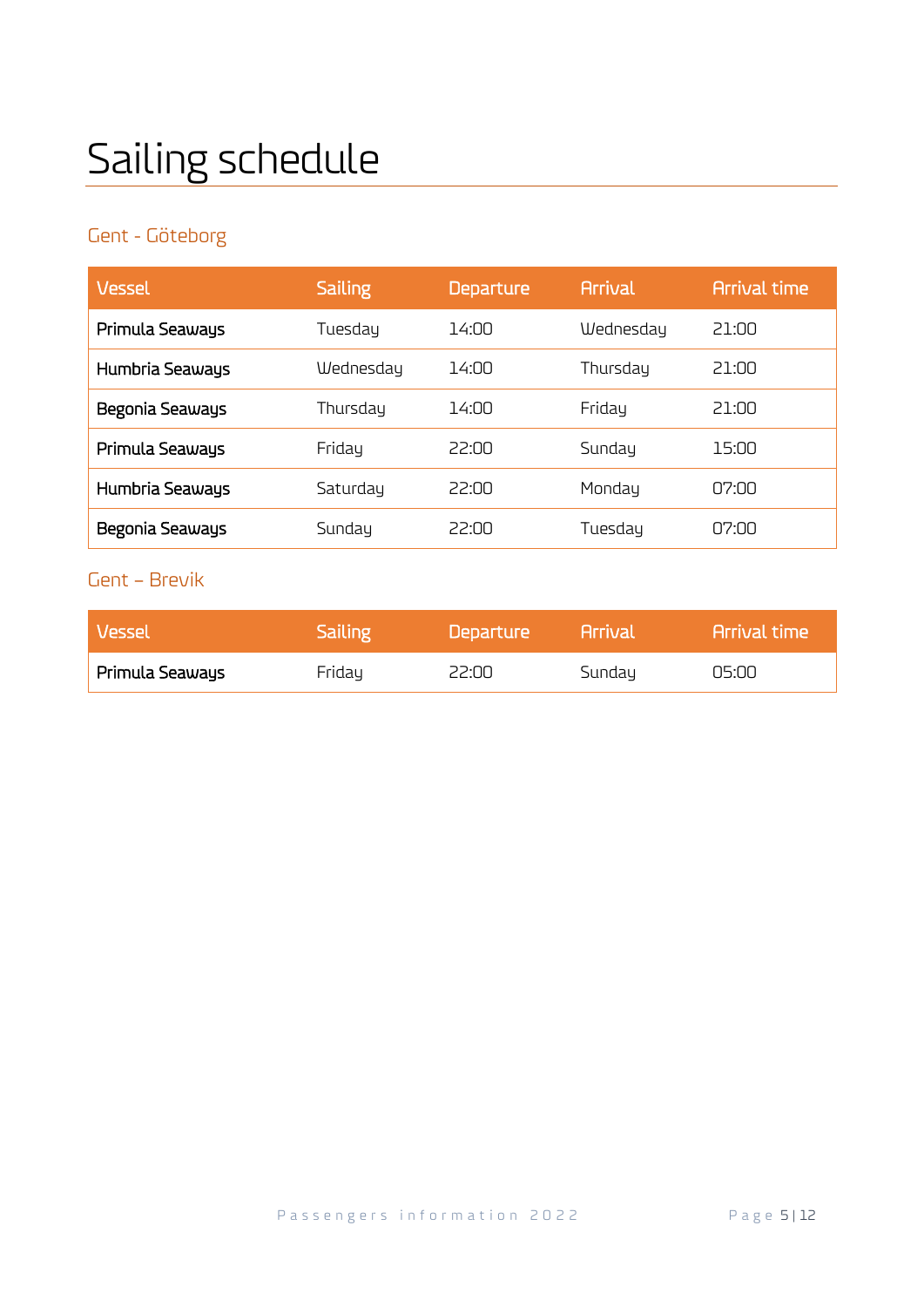### Gothenburg – Gent

| Vessel          | <b>Sailing</b> | <b>Departure</b> | <b>Arrival</b> | <b>Arrival time</b> |
|-----------------|----------------|------------------|----------------|---------------------|
| Humbria Seaways | Mondau         | 23:00            | Wednesday      | 06:00               |
| Begonia Seaways | Tuesday        | 22:00            | Thursday       | 06:00               |
| Primula Seaways | Thursday       | 06:00            | Friday         | 14:00               |
| Humbria Seaways | Friday         | N5:NO            | Saturday       | 14:กก               |
| Begonia Seaways | Saturday       | NG:NO            | Sunday         | 14:00               |
| Primula Seaways | Sundau         | 23:59            | Tuesday        | 06:00               |

### Brevik - Gent

| <b>Vessel</b>   | <b>Sailing</b> | Departure | <b>Arrival</b> | l Arrival time l |
|-----------------|----------------|-----------|----------------|------------------|
| Primula Seaways | Sunday         | 08:00     | Tuesday        | 06:00            |

 $\sigma$  The sailing schedule is subjected to changes due to, among others, weather circumstances

**During the holiday period, i.e July and August, our vessels sail according to a reduced sailing** schedule. During these months, we guarantee 3 departures from Gent to Gothenburg and 1 from Gent to Brevik.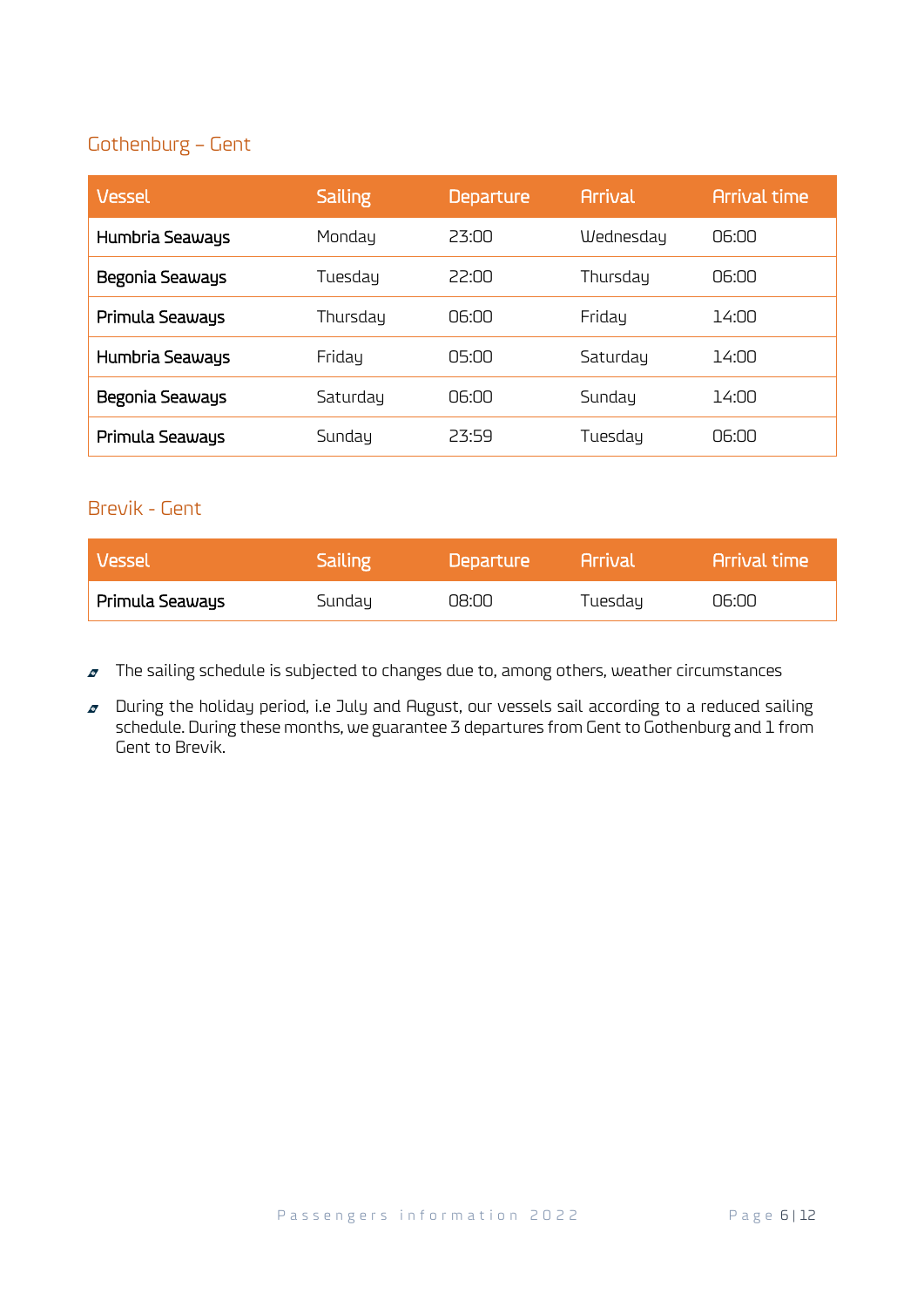### Reservations

Our bookings department is at your disposal on +32 9 269 12 69 from Monday to Friday between 08:00 and 16:00.

To guarantee a swift reservation, we kindly ask you to send the duly filled-in reservation form to [paxbookings.gent@dfds.com.](mailto:paxbookings.gent@dfds.com)

After receiving the reservation form, we can complete your reservation. Afterwards, you will receive a digital invoice with a payment request, which we kindly ask you to settle as soon as possible and 7 days before your departure at the latest. You can pay by bank transfer on the following account: DK68 8149 1010 164 035, BNP Bank, BIC Code FTSBDKKK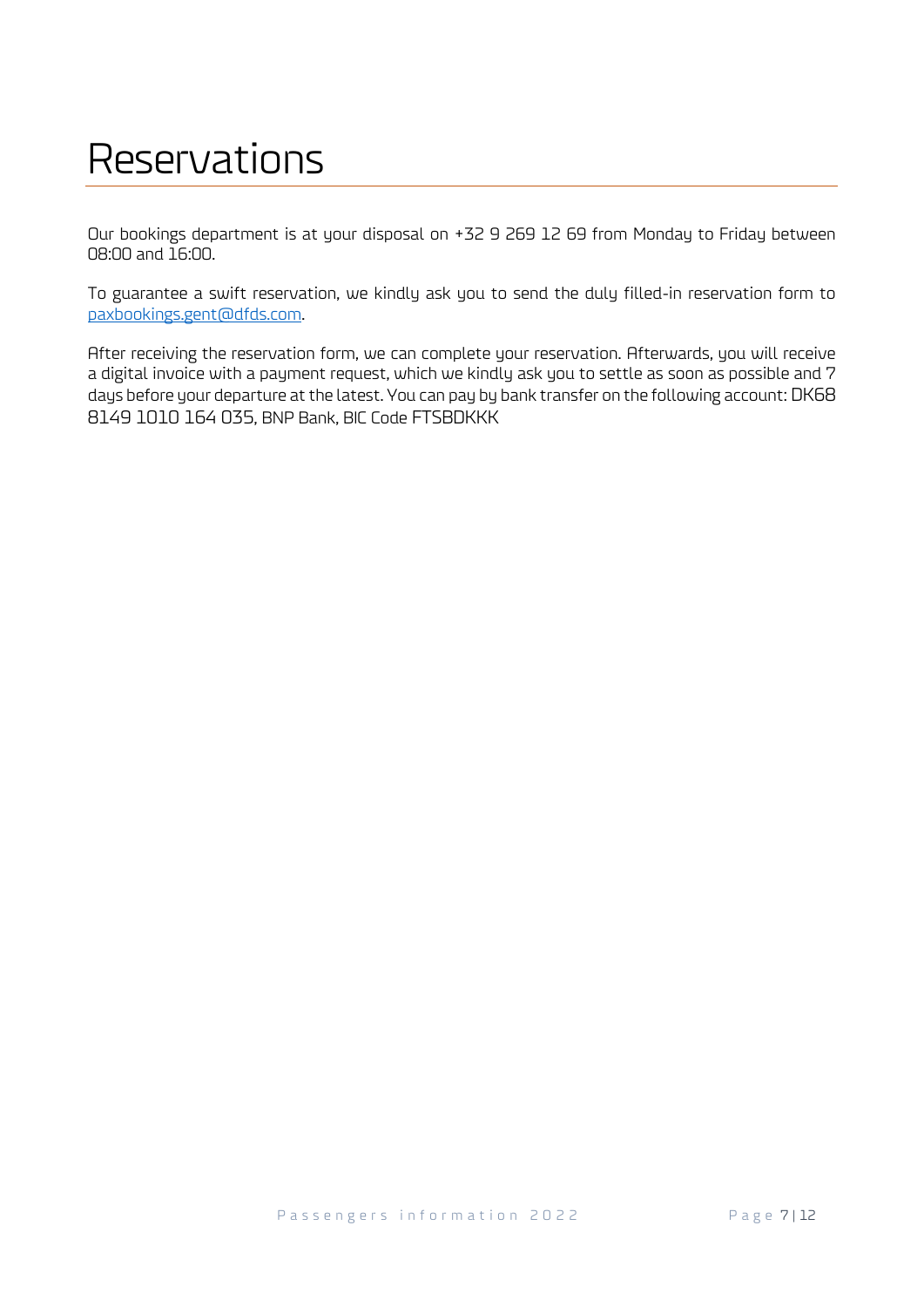### Check-in Information | Gent

The terminal in Gent is located at the following address:

DFDS Seaways NV C/0 Mercator Multimodal Terminal Mercatordok – Quai 2170 Philips Landsbergiuslaan 11, 9000 Gent



#### Passengers travelling on foot

Due to COVID-19 measurements passengers on foot or with bicycle are not allowed at the moment.

#### Passengers travelling by vehicle

We kindly request passengers who are travelling by vehicle, to be at our gate 2 hours before departure. At the gate, you will receive your boarding tickets and you will be escorted to your cabin. In the meantime, you can park your car at the parking lot for trucks.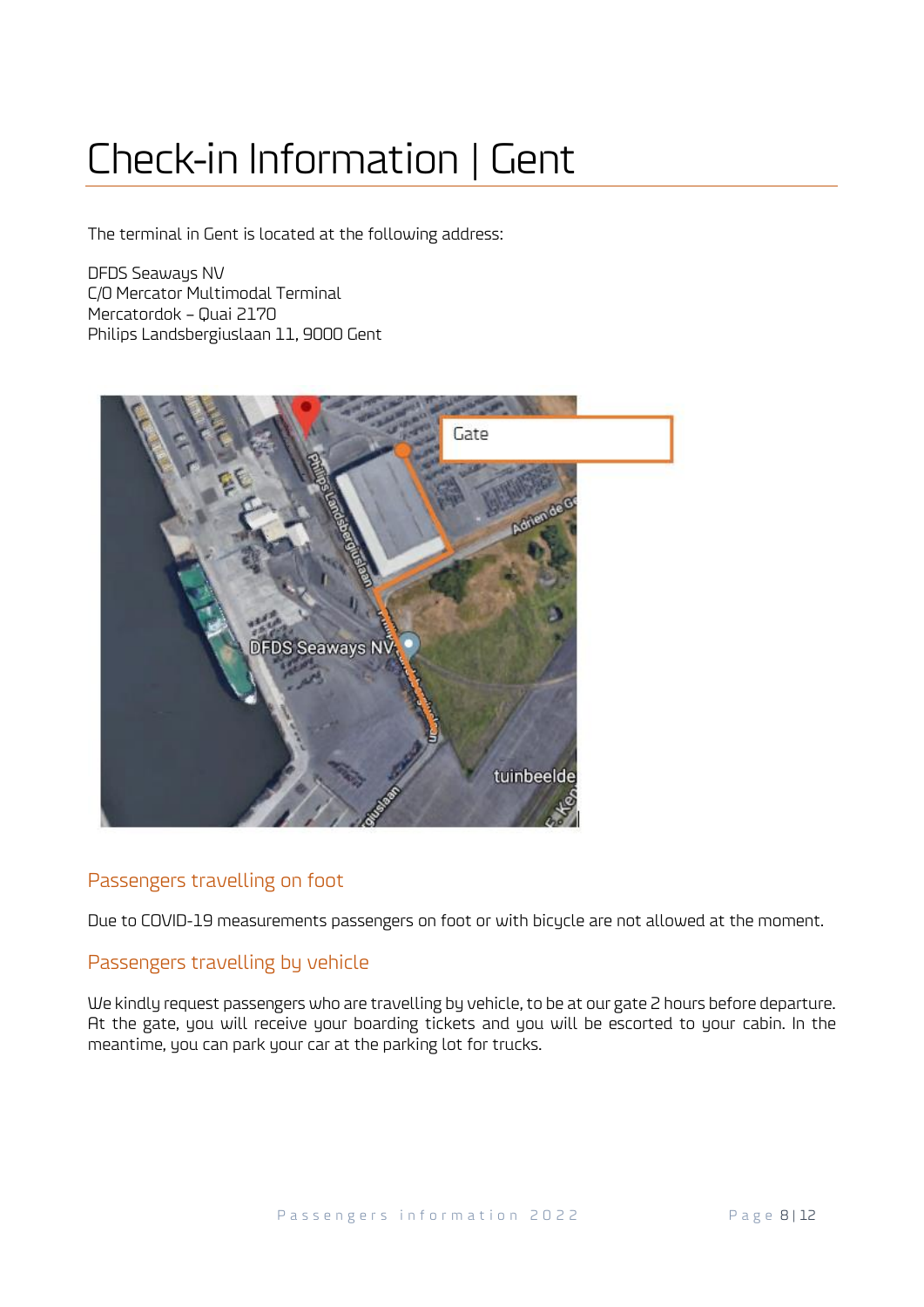### Check-in information | Gothenburg

You can reach the terminal in Gothenburg by following the following directions: "Hamnar" (Ports), "Ytterhamnar" (outer harbour), Skandiahamnen (Skandia harbour)..

Port Entry Ytterhamnsvägen 1 418 34 Gothenburg

When travelling from Gothenburg to Gent, other check-in times apply. We kindly request you to be at the Customer Service Center 2 hours before closing time. From Thursday till Saturday you have to be at the GRT 2 hours before closing time, but 1 day prior to your departure. Here you will be provided with your tickets and further information.

|           | <b>Departure</b> | Deadline passengers | <b>Closing time GRT</b> |
|-----------|------------------|---------------------|-------------------------|
| Monday    | 23:00            | חח:פו               | 21:00                   |
| Tuesday   | 22:00            | 19:00               | 21:00                   |
| Wednesday | 06:00            | 19:00 on Tuesday    | 21:00                   |
| Thursday  | 06:00            | 19:00 on Wednesday  | 21:00                   |
| Friday    | 05:00            | 19:00 on Thursday   | 21:00                   |
| Saturday  | 06:00            | 19:00 on Friday     | 21:00                   |
| Saturday  | 18:00            | 15:00.              | 17:00                   |
| Sunday    | 23:59            | 20:00               | 22:00                   |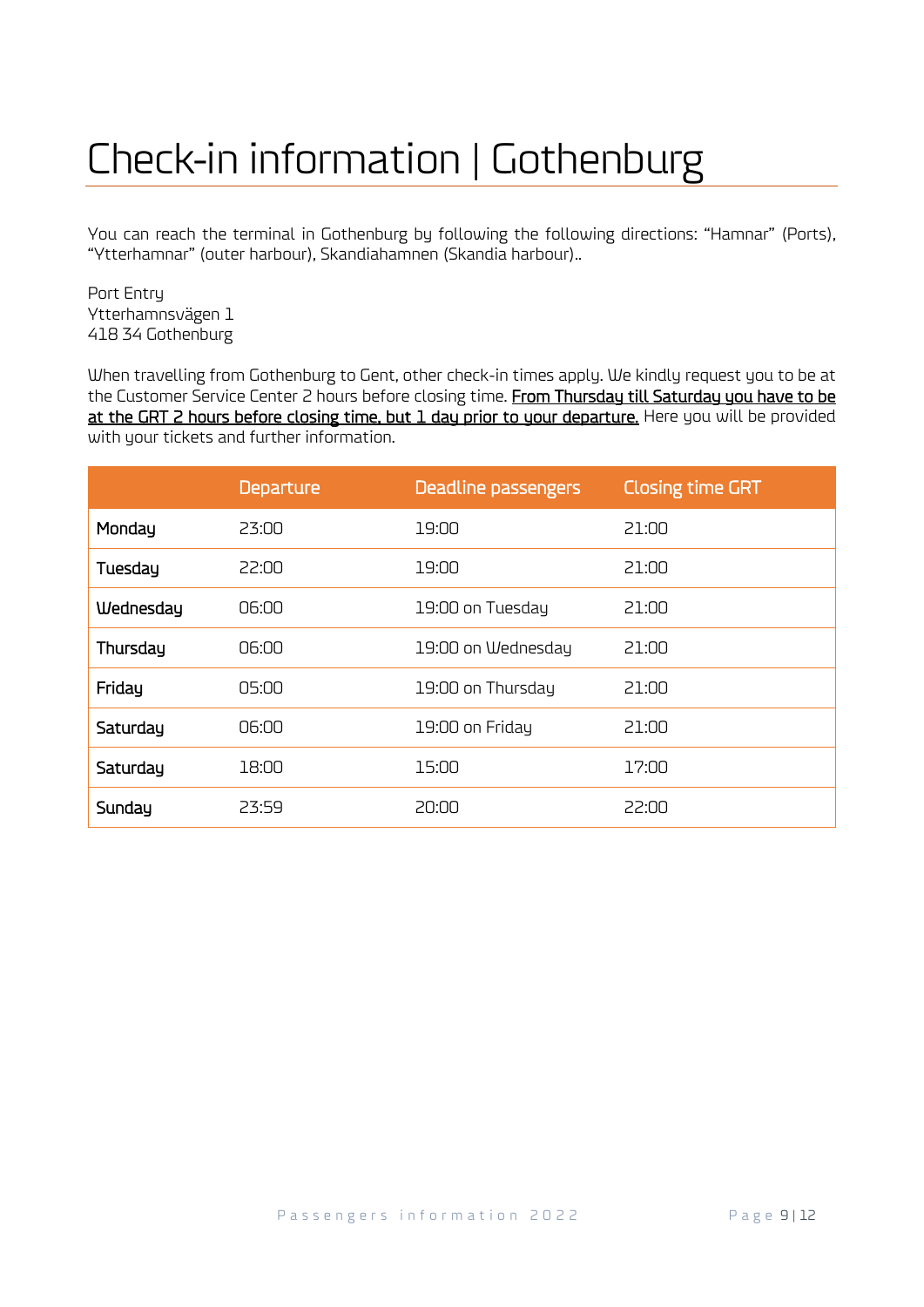On the map below, you can find the GRT Customer Service Center's location.



### Passengers travelling by vehicle

We kindly request passengers who are travelling by vehicle, to be at the GRT Customer Service Center 2 hours before closing time. Here you will receive your boarding tickets and you will be able to drive to gate 6. At this gate, we kindly request you to park your car at the checkpoint which is immediately located to your right. Stay in your vehicle until GRT-staff gives you further instructions.

#### Passengers travelling on foot

We kindly request passengers who are travelling on foot, to be at the GRT 2 hours before closing time. Please register at Avarn Security, Ytterhamnsvägen 1 (bus stop Ytterhamnsmotet) Here you will receive your boarding tickets and you will be escorted to your cabin.

#### Contact details GRT

Email: [roroid@gotroro.com](mailto:roroid@gotroro.com) Tel: +46 31-650 700

Contact details Avarn Security

Tel: +46 31-368 75 65 Na 22:00: +46 31-368 75 66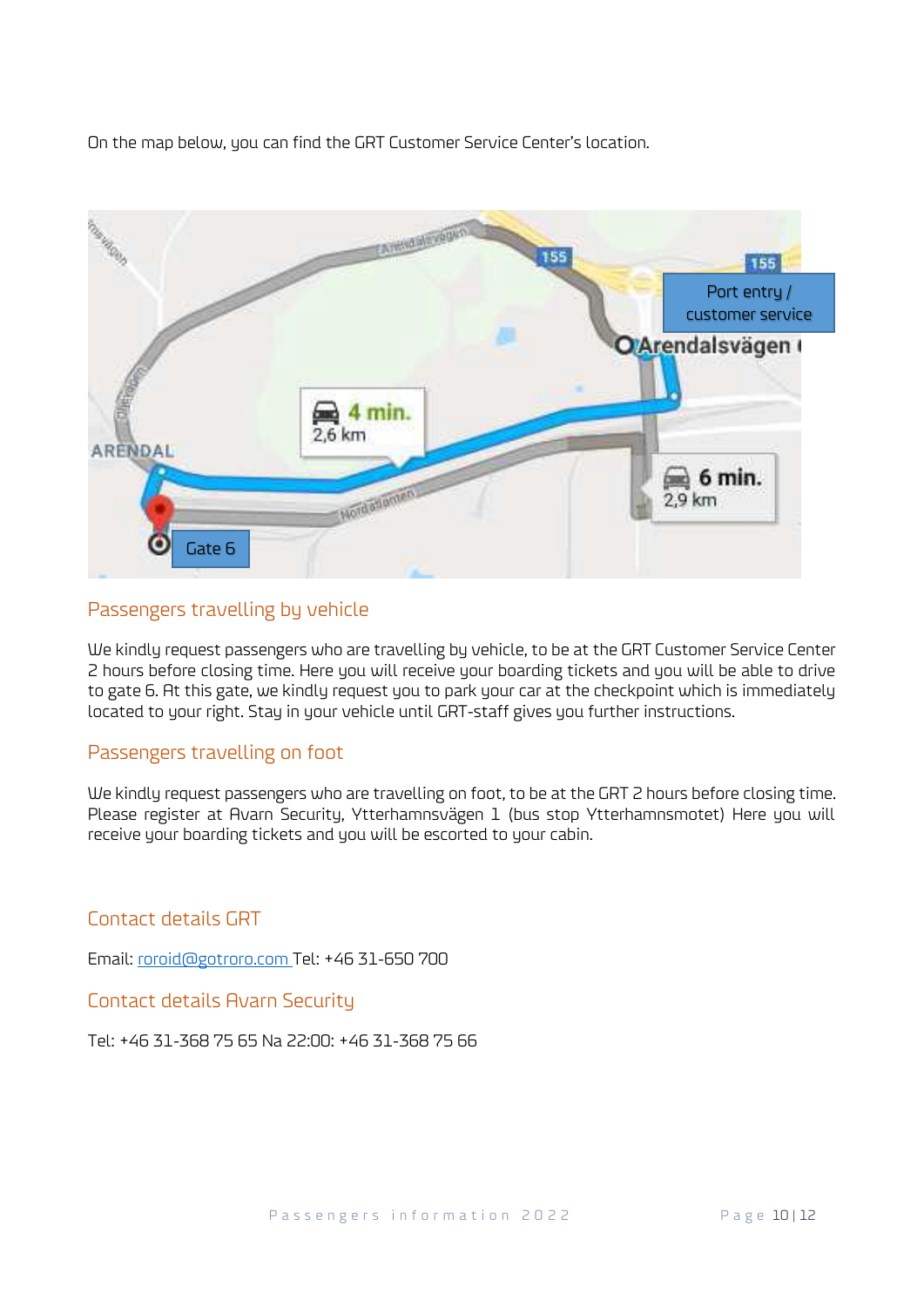### Check-in information | Brevik

The terminal in Brevik is located at the following address:

Tangenveien 40 3950 Brevik Norway

GPS coordinates: N 59°04'47.49", E 9°42'4.20"

### Passengers travelling on foot and by vehicle

We kindly request passengers who are travelling on foot or by vehicle, to be at our gate 2 hours before departure. At the gate, you will receive your boarding tickets and you will be escorted to your cabin.